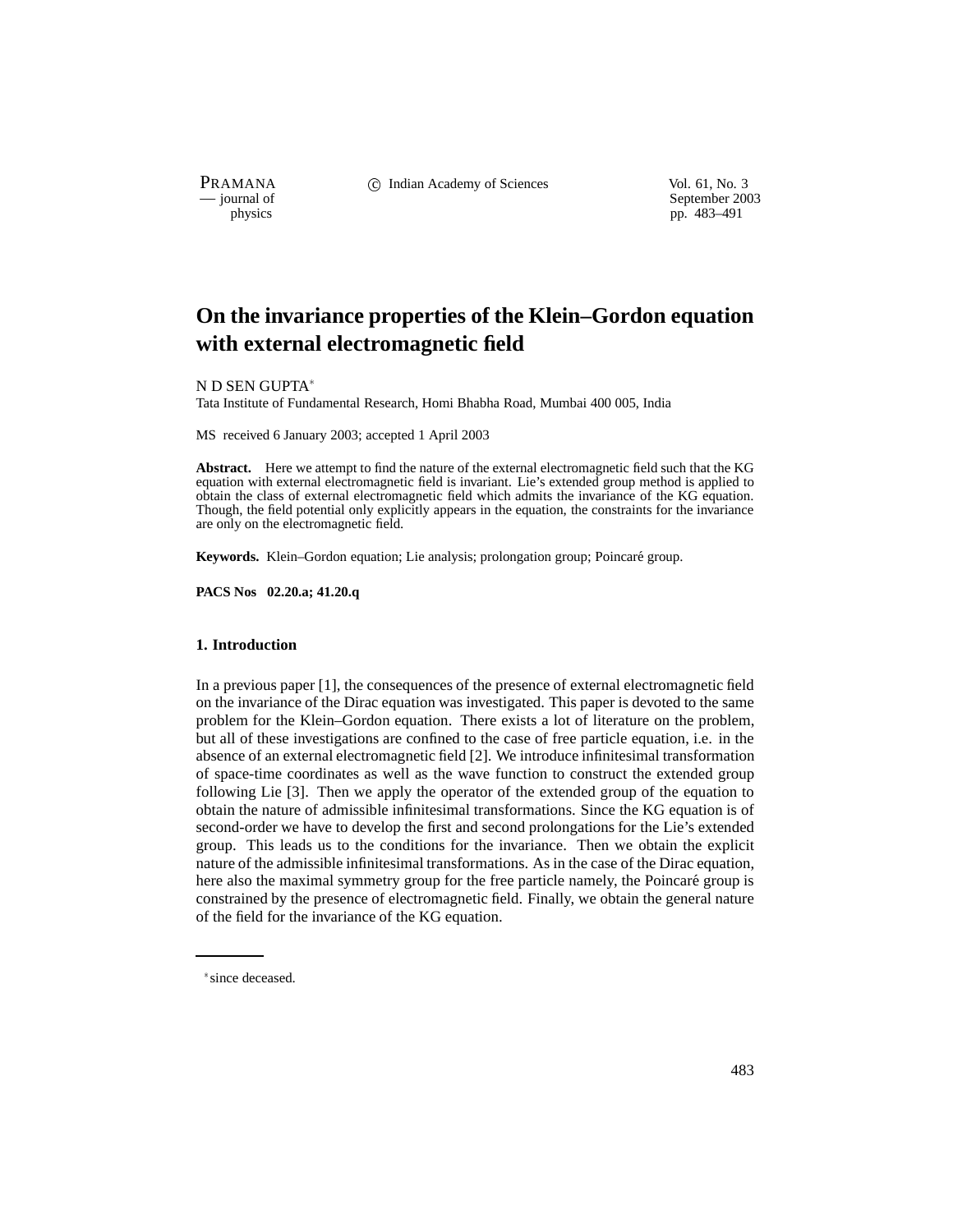# **2. The Klein–Gordon equation**

The Klein–Gordon (KG) equation in the presence of external electromagnetic field is given by

$$
\left\{ \left( p_0 + \frac{e}{c} A_0 \right)^2 - \left( \mathbf{P} + \frac{e}{c} \mathbf{A} \right)^2 - M^2 c^2 \right\} \psi = 0, \tag{1}
$$

explicitly

$$
\frac{\partial^2 \psi}{\partial x^{\mu} \partial x^{\mu}} + i2A_{\mu} \frac{\partial \psi}{\partial x^{\mu}} - \left(A_{\mu} \cdot A_{\mu} + \frac{M^2 c^2}{\hbar^2}\right) \psi = 0.
$$
 (2)

(Notations:  $x_0 = ict = i\tau$ ,  $A_0 = i\Phi$ , sub and superscripts  $\mu, \nu, \ldots, j, k, \ldots$  run through 0,1,2,3. Repeated Greek sub or superscripts (no distinction between them) in a term implies summation. But repeated roman ones are free (no sum).)

## 2.1 *Infinitesimal transformations*

Let us consider the infinitesimal transformations

$$
\bar{x}^{\mu} = x^{\mu} + \varepsilon \xi^{\mu}(x, \psi) \tag{3}
$$

and

$$
\bar{\psi}(x) = \psi(x) + \varepsilon \Phi(x, \psi). \tag{4}
$$

 $\epsilon$  is an infinitesimal quantity. The first prolongation is given by

$$
\delta \left( \frac{\partial \psi}{\partial x^{\nu}} \right) = \left( \frac{\overline{\partial \psi}}{\partial x^{\nu}} \right) - \frac{\partial \psi}{\partial x^{\nu}}
$$
  
=  $\left( \frac{\partial}{\partial x^{\nu}} + \frac{\partial \psi}{\partial x^{\nu}} \frac{\partial}{\partial \psi} \right) \Phi - \left( \frac{\partial \xi^{\mu}}{\partial x^{\nu}} + \frac{\partial \psi}{\partial x^{\nu}} \frac{\partial \xi^{\mu}}{\partial \psi} \right) \frac{\partial \psi}{\partial x^{\mu}}$  (5)

and the second prolongation is thus

$$
\delta \left( \frac{\partial^2 \psi}{\partial x^k \partial x^k} \right) = \left( \frac{\overline{\partial^2 \psi}}{\partial x^k \partial x^k} \right) - \frac{\partial^2 \psi}{\partial x^k \partial x^k}
$$
  
\n
$$
= \frac{\partial^2 \Phi}{\partial x^k \partial x^k} + 2 \frac{\partial \psi}{\partial x^k} \frac{\partial^2 \Phi}{\partial \psi \partial x^k} + \left( \frac{\partial \psi}{\partial x^k} \right)^2 \frac{\partial^2 \Phi}{\partial \psi^2}
$$
  
\n
$$
- \left[ \frac{\partial^2 \xi^v}{\partial x^k \partial x^k} \frac{\partial \psi}{\partial x^v} + 2 \frac{\partial \xi^v}{\partial x^k} \frac{\partial^2 \psi}{\partial x^k \partial x^v} + \frac{\partial \xi^{\mu}}{\partial \psi} \frac{\partial^2 \psi}{\partial x^k \partial x^k} \frac{\partial \psi}{\partial x^{\mu}}
$$
  
\n
$$
+ 2 \frac{\partial \xi^v}{\partial \psi} \frac{\partial \psi}{\partial x^k} \frac{\partial^2 \psi}{\partial x^k \partial x^v} + \frac{\partial^2 \xi^{\mu}}{\partial x^k \partial \psi} \frac{\partial \psi}{\partial x^k} \frac{\partial \psi}{\partial x^{\mu}} \right]
$$
(6)

In these derivations  $x^k$  and  $\psi$  are considered as independent variables.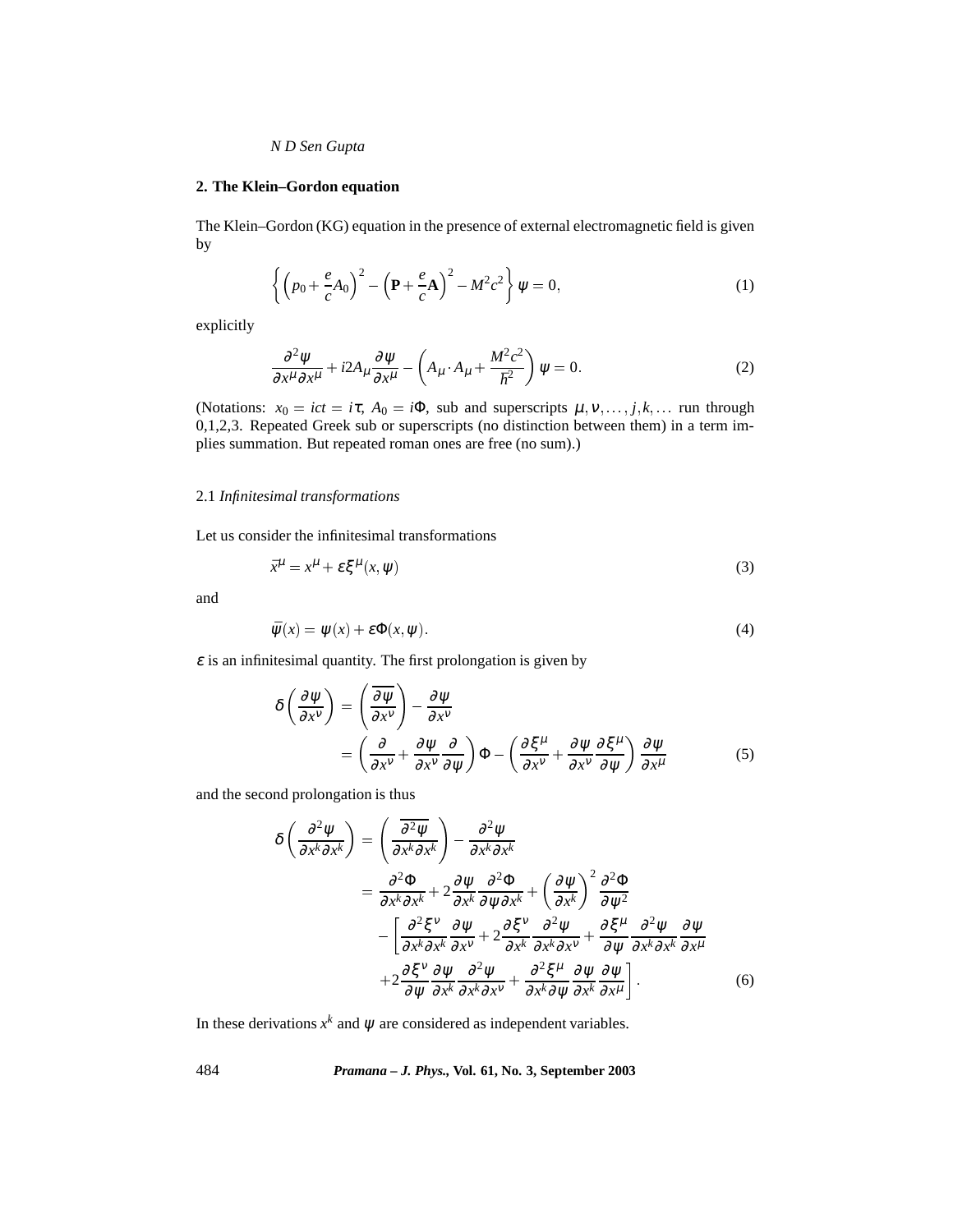# **3. Invariance of the equation**

In order that the KG equation is invariant under the infinitesimal transformation eqs (3) and (4),

$$
\left\{\delta\left(\frac{\partial^2 \psi}{\partial x^{\mu^2}}\right) \frac{\partial}{\partial \left(\frac{\partial^2 \psi}{\partial x^{\mu^2}}\right)} + \delta\left(\frac{\partial \psi}{\partial x^{\mu}}\right) \frac{\partial}{\partial \left(\frac{\partial \psi}{\partial x^{\mu}}\right)} + \delta\psi \frac{\partial}{\partial \psi} + \delta x^{\mu} \frac{\partial}{\partial x^{\mu}}\right\} (KG) = 0. \tag{7}
$$

Here,  $\partial^2 \psi / \partial x^{j^2}$ ,  $\partial \psi / \partial x^k$ ,  $\psi$  and *x* are considered as independent variables. From eq. (2),

$$
\frac{\partial (KG)}{\partial \frac{\partial^2 \psi}{\partial x^{\mu^2}}} = 1, \quad \frac{\partial (KG)}{\partial (\frac{\partial \psi}{\partial x^{\nu}})} = i2A_v,
$$
  

$$
\frac{\partial (KG)}{\partial x^{\mu}} = i2 \frac{\partial A_v}{\partial x^{\mu}} \frac{\partial \psi}{\partial x^{\nu}} - 2 \frac{\partial A_v}{\partial x^{\mu}} A_v \psi,
$$
  

$$
\frac{\partial (KG)}{\partial \psi} = -\left(A_{\mu} A_{\mu} + \frac{M^2 c^2}{\hbar^2}\right),
$$
  

$$
\delta \psi = \Phi, \quad \delta x^{\mu} = \xi^{\mu}.
$$
 (8)

Equation (7) should be satisfied identically in  $\psi$  and its derivatives along with the original eq. (2) with an indeterminate multiplier, say *P*, i.e., with the equation

$$
P\left\{\frac{\partial^2 \psi}{\partial x^\mu \partial x^\mu} + i2A_\mu \frac{\partial \psi}{\partial x^\mu} - \left(A_\nu A_\nu + \frac{M^2 c^2}{\hbar^2}\right)\right\} \psi = 0. \tag{9}
$$

# 3.1 *Determination of* ξ *and* Φ

Writing eq. (7) in full, with the help of eqs (5), (6) and (8), one observes that there is only one term each as  $(\partial \psi / \partial x^k)^2$  with the coefficient  $\partial^2 \phi / \partial \psi^2$  and as  $(\partial \psi / \partial x^k)(\partial^2 \psi / \partial x^k \partial x^{\nu})$  with coefficient  $\partial \xi^{\nu} / \partial \psi$ . Hence,

$$
\frac{\partial^2 \Phi}{\partial \psi^2} = 0 \quad \text{and} \quad \frac{\partial \xi^{\mu}}{\partial \psi} = 0 \tag{10}
$$

so that

$$
\Phi = b(x) + B(x)\psi \tag{11}
$$

and

$$
\xi^{\mu} = \xi^{\mu}(x). \tag{12}
$$

Next collecting the coefficients of terms  $\partial^2 \psi / \partial x^{k2}$  and  $\partial^2 \psi / \partial x^k \partial x^j (k \neq j)$ , one obtains

$$
B + P = 2\frac{\partial \xi^p}{\partial x^p} = 2\frac{\partial \xi^q}{\partial x^q}
$$
 (13)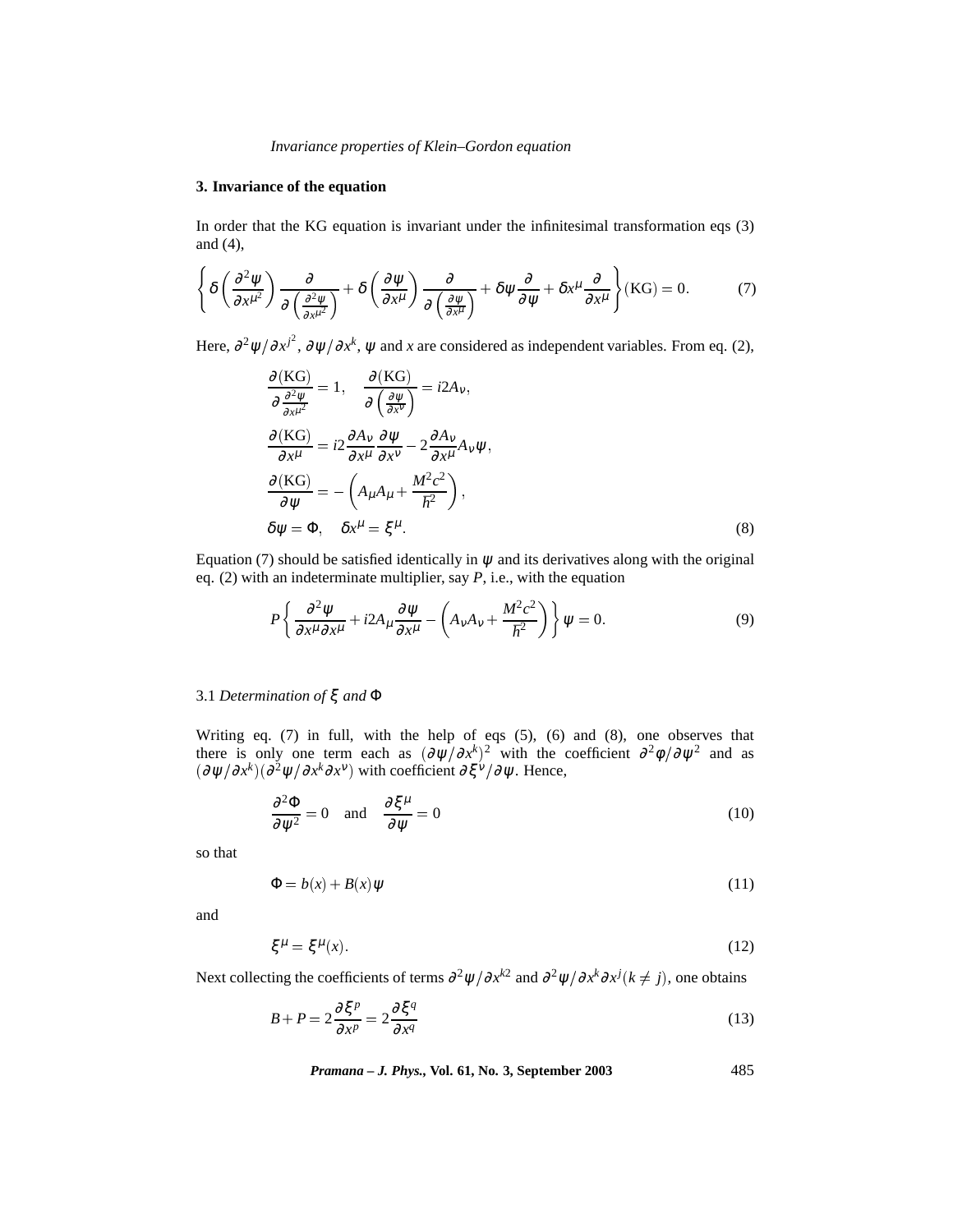and

$$
\frac{\partial \xi^k}{\partial x^j} + \frac{\partial \xi^j}{\partial x^k} = 0 \ (k \neq j). \tag{14}
$$

It is important to note that these relations are independent of the potential *A*, i.e. of *E* and *H*. Since *B* and *P* carry no index, the right-hand side of eq. (13) are the same for all the four indices. Equations (13) and (14) are sufficient to determine  $\xi^p$  uniquely. Since the result is well-known, we omit the proof and quote the result as

$$
\xi^{p} = a_{\mu} x_{\mu} x^{p} - \frac{1}{2} a_{p} x_{\nu} x_{\nu} + \Gamma^p_{\nu} x^{\nu} + \beta x^p + T^p,
$$
\n(15)

 $a_{\mu}$ ,  $\Gamma_q^p$ ,  $\beta$  and  $T^p$  being independent constants, excluding the relations

$$
\Gamma_q^p + \Gamma_p^q = 0. \tag{16}
$$

There are 15 independent parameters.  $a_{\mu}$  induces the well-known conformal transformation. We will see later that  $\Gamma_q^p$  is associated with rotation and Lorentz transformation,  $T^{\mu}$ generates translation and  $\beta$  leads to dilatation.

# 3.2 *Equations for B, P and b*

Next, collecting the coefficients of  $\partial \psi / \partial x^k$ ,  $\psi$  and terms independent of  $\psi$  one gets

$$
2\frac{\partial B}{\partial x^k} - \frac{\partial^2 \xi^k}{\partial x^\mu \partial x^\mu} + i2A_k(B+P) - i2A_\mu \frac{\partial \xi^k}{\partial x^\mu} + i2\xi^\mu \frac{\partial A_k}{\partial x^\mu} = 0,\tag{17}
$$

$$
\frac{\partial^2 B}{\partial x^\mu \partial x^\mu} + i2A_\mu \frac{\partial B}{\partial x^\mu} - 2\xi^\mu \frac{\partial A_\nu}{\partial x^\mu} A_\nu - \left( A_\mu A_\mu + \frac{M^2 c^2}{\hbar^2} \right) (B + P) = 0, \qquad (18)
$$

$$
\frac{\partial^2 b}{\partial x^\mu \partial x^\mu} + i2A_\mu \frac{\partial b}{\partial x^\mu} - \left(A_\nu, A_\nu + \frac{M^2 c^2}{\hbar^2}\right) b = 0. \tag{19}
$$

The above equation (19) for *b* is exactly the same as that of  $\psi$  (eq. (2)), but from eq. (11)  $b(x)$  is a function of *x* alone and independent of  $\psi$ . Thus,

$$
b(x) = 0.\tag{20}
$$

From (17), on further differentiating, one gets

$$
\frac{\partial^2 B}{\partial x^\mu \partial x^\mu} + i2A_V a_V = 0. \tag{21}
$$

Eliminating  $\partial B/\partial x^k$ , between eqs (17) and (18), and taking note of eqs (13) and (14) one obtains

$$
\frac{M^2c^2}{\hbar^2}(B+P) = 2\frac{M^2c^2}{\hbar^2}(a_\mu x_\mu + \beta) = 0,
$$
\n(22)

since  $M \neq 0$ ,  $a_{\mu} = 0$  and  $\beta = 0$ , i.e., the KG equation with mass term does not admit conformal invariance. It needs to be pointed out that our results up to this stage are independent of *A* i.e., the presence of the external field.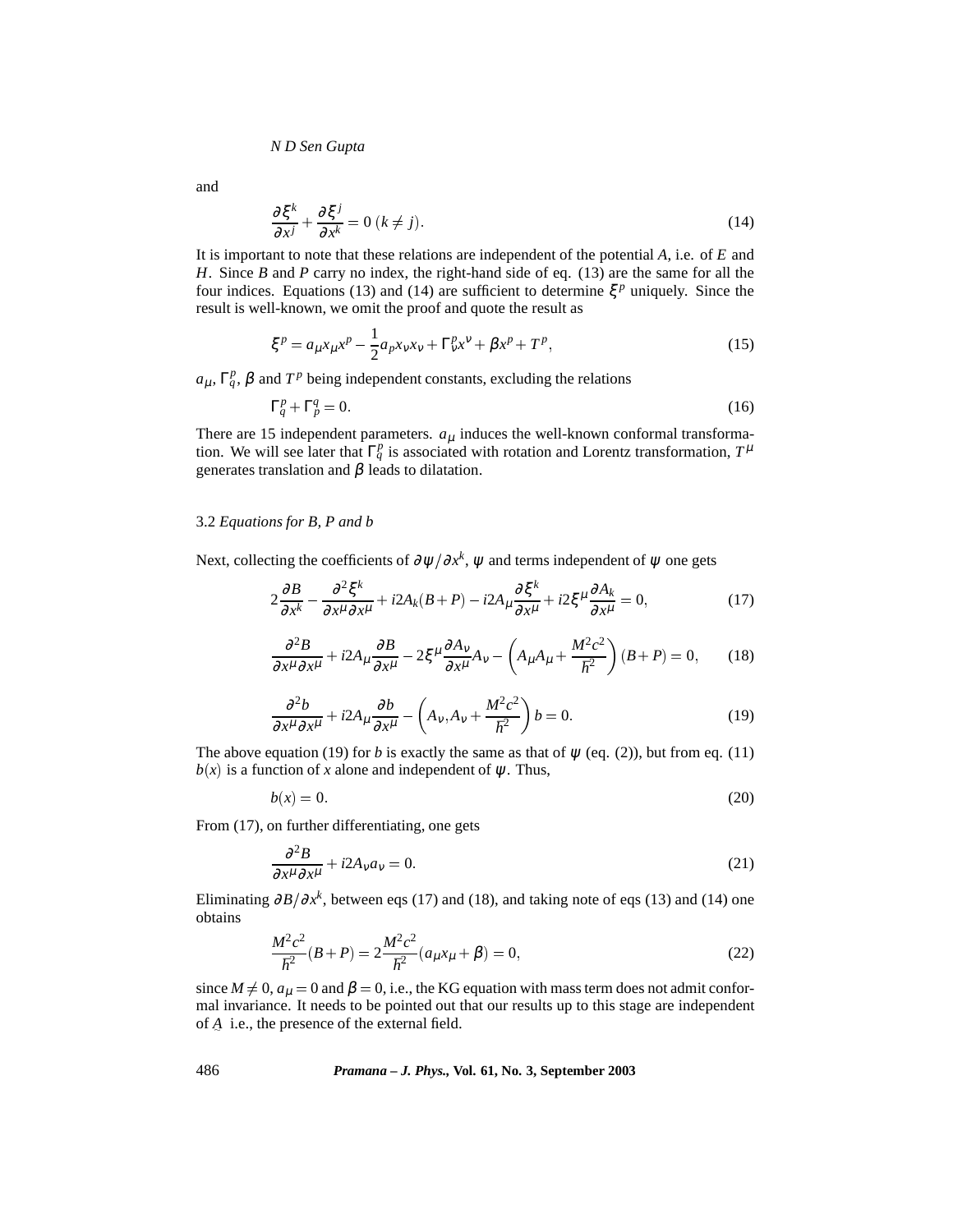#### **4. Nature of** *A* **for the invariance**

Since  $B + P = 0$  (eq. (22)), *B* can be eliminated from eq. (17) by differentiating further to obtain  $\frac{\partial^2 B}{\partial x^i}$  *o* $\frac{\partial^2 B}{\partial x^j}$  *k*  $\neq j$  and subtracting it from  $\frac{\partial^2 B}{\partial x^j}$  ∂ $\frac{\partial x^k}{\partial x^k}$ . We finally obtain the relation between  $\xi^{\mu}$  and  $A_{\nu}$  as

$$
\frac{\partial \xi^k}{\partial x^\mu} F_{\mu j} - \frac{\partial \xi^j}{\partial x^\mu} F_{\mu k} = \xi^\mu \frac{\partial}{\partial x^\mu} F_{kj},\tag{23}
$$

where

$$
F_{\mu j} = \frac{\partial A_{\mu}}{\partial x^{j}} - \frac{\partial A_{j}}{\partial x^{\mu}}
$$
\n(24)

are the electric and magnetic field intensities. Equation (23) is the master equation which leads to inter-relation between the field intensities for the invariance. It is important to note that the final constraints are only on the electric  $(E)$  and magnetic  $(H)$  field intensities.

#### **5. The relations between electric and magnetic fields**

Since in the expressions for  $\xi^k$  the constants  $\Gamma^k_j$  and  $T^k$  are all independent parameters, we can investigate their roles individually. It may be pointed out that eq.  $(23)$  is linear and homogeneous in  $\xi^{j}$ s. Hence the relations are independent of the parameters of the transformation.

# 5.1 *The constraints on E and H due to*  $\Gamma_q^p$

We first take one of the  $\Gamma_q^p \neq 0$  and then fix suitable pairs of  $(x^k, x^j)$ .

5.1.1 Let both indices be spatial ones.  $(\alpha) \Gamma_y^x \neq 0$ . With the choice of pairs of  $(x^k, x^j)$  as stated below, eq. (23) gives

$$
(x,y): \frac{\partial H_z}{\partial \varphi_z} = 0, \tag{25a}
$$

$$
(y, z) : H_y - \frac{\partial H_x}{\partial \varphi_z} = 0,
$$
\n(25b)

$$
(z,x):H_x + \frac{\partial H_y}{\partial \varphi_z} = 0. \tag{25c}
$$

Here and in the sequel  $\varphi_x$ ,  $\varphi_y$  and  $\varphi_z$  are azimuthal angles about *x*, *y* and *z*-axis respectively.

$$
(x, x_0) : E_y - \frac{\partial E_x}{\partial \varphi_z} = 0,
$$
\n(26a)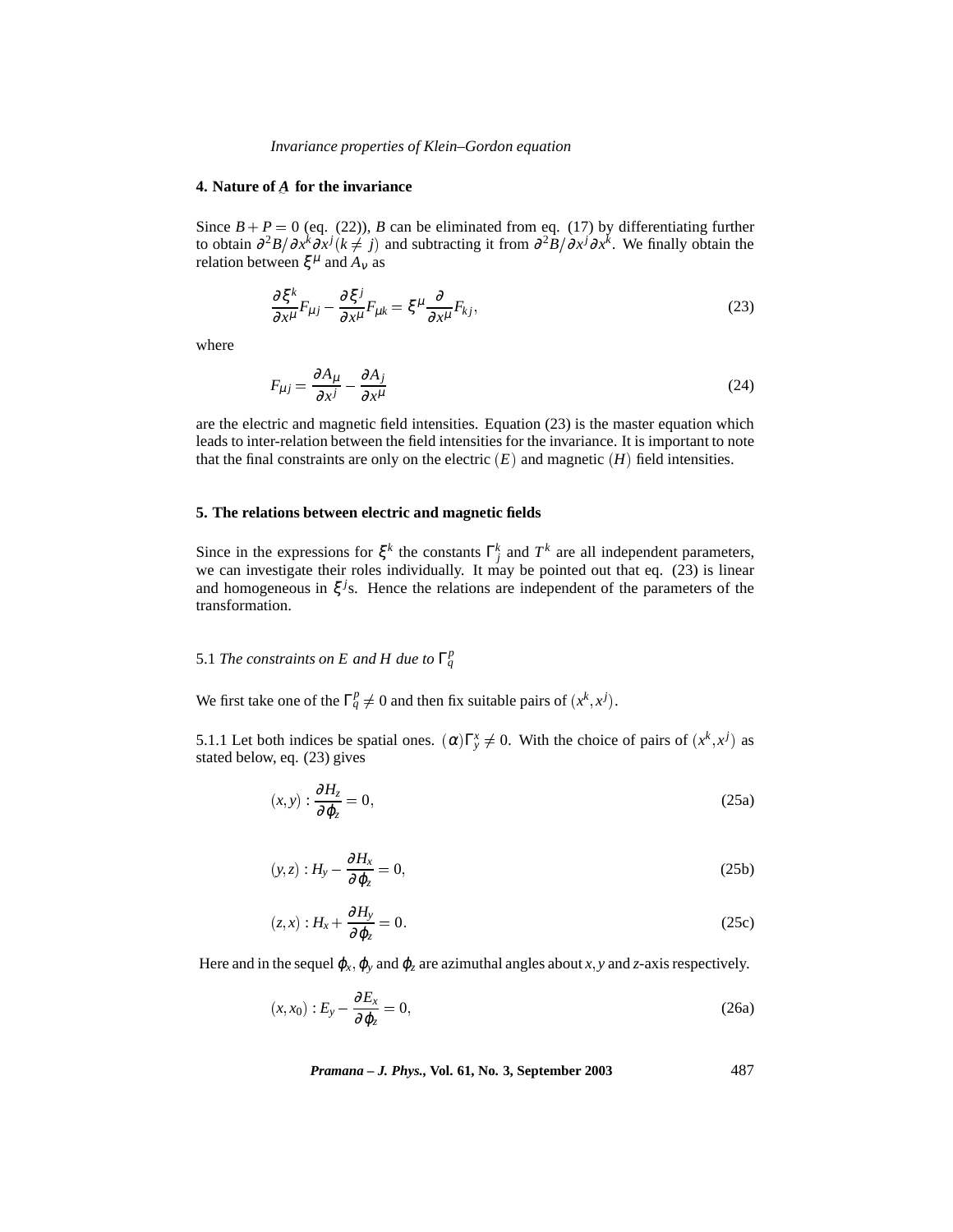$$
(y, x_0) : E_x + \frac{\partial E_y}{\partial \varphi_z} = 0,
$$
\n(26b)

$$
(z, x_0) : \frac{\partial E_z}{\partial \varphi_z} = 0. \tag{26c}
$$

These equations show the relations between different components of magnetic field and those of electric field among themselves under rotation about the *z*-axis (see Appendix).

For  $\Gamma_z^y \neq 0$  and  $\Gamma_x^z \neq 0$ , one obtains similarly six relations each with cyclic permutations of  $x$ ,  $y$  and  $z$ .

5.1.2 Let one of the indices be time and the other, space.  $(\beta) \Gamma_{\tau}^x \neq 0$ ,  $(\tau = ct)$ .

With the choice of pairs of  $(x^k, x^j)$ , eq. (23) gives

$$
(x,\tau): \frac{\partial E_x}{\partial \chi_x} = 0, \tag{27a}
$$

$$
(y, \tau) : H_z + \frac{\partial E_y}{\partial \chi_x} = 0,
$$
\n(27b)

$$
(z,\tau):H_{y}-\frac{\partial E_{z}}{\partial \chi_{x}}=0,
$$
\n(27c)

 $(\tanh \chi_q = x^q / et, x^q = (x, y, z))$ 

$$
(x, y) : E_y + \frac{\partial H_z}{\partial \chi_x} = 0,
$$
\n(28a)

$$
(y, z) : E_z - \frac{\partial H_y}{\partial \chi_x} = 0,
$$
\n(28b)

$$
(y, z) : \frac{\partial H_x}{\partial \chi_x} = 0. \tag{28c}
$$

These equations show the inter-relation between the components of the electric and magnetic fields, under Lorentz transformation (see Appendix II) with velocity along the *x*direction.

For  $\Gamma^y_\tau \neq 0$  and  $\Gamma^z_\tau \neq 0$ , one obtains similarly six relations each with cyclic permutations of  $x, y$  and  $z$ .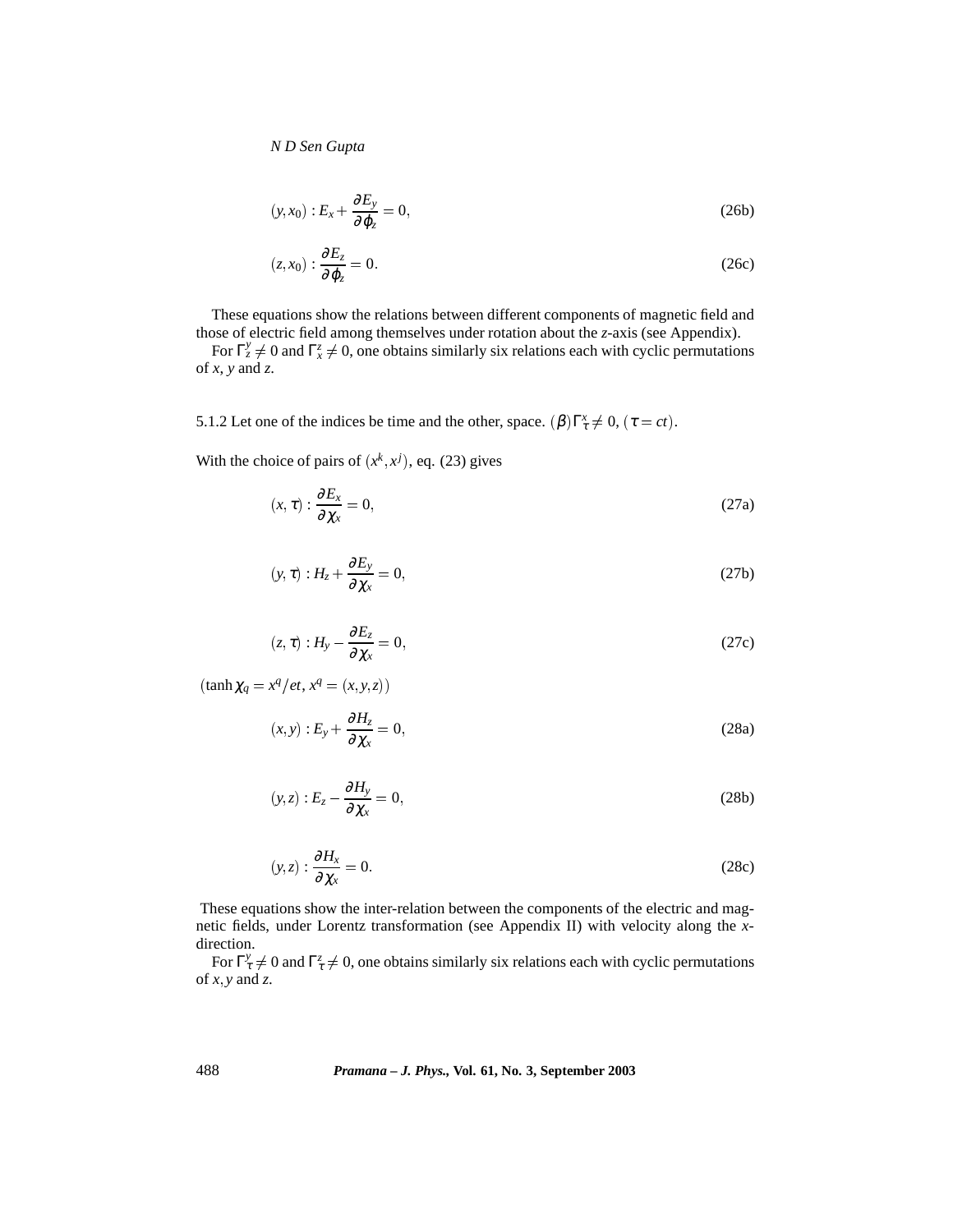5.1.3  $T^p \neq 0$ , eq. (23) leads to

$$
\frac{\partial}{\partial x^p} F_{kj} = 0. \tag{29}
$$

They express translation invariance of the electric and magnetic fields in the respective directions.

## **6. Discussion**

The above analysis shows that the KG equation with the introduction of the electromagnetic field may admit the same invariance properties as that of the field free equation namely the Poincaré group consisting of translation, rotation and Lorentz transformation. This result is quite expected from the structure of the equation. But an important point to emphasize is that exhaustive investigation of infinitesimal transformation shows that there are no other groups. Further, it is quite natural that the invariances are restricted by the exact nature of the electromagnetic field which has been worked out in detail.

# **Appendix I**

With the non-vanishing  $\Gamma_y^x \equiv \gamma$  (say) from eq. (3) for infinitesimal transformation

$$
\delta_x = \varepsilon \gamma y \quad \text{and} \quad \delta_y = -\varepsilon \gamma x. \tag{A1}
$$

Again from the operator on the right-hand side of eq. (23)

$$
\left(y\frac{\partial}{\partial x} - x\frac{\partial}{\partial y}\right)x = y,\tag{A2a}
$$

$$
\left(y\frac{\partial}{\partial x} - x\frac{\partial}{\partial y}\right)x = -x\tag{A2b}
$$

leads to the same infinitesimal changes as above. Introducing a finite parameter  $\theta$  from the infinitesimal one  $\varepsilon \gamma$  as defined by

$$
\theta=\varepsilon\gamma n,
$$

where  $n$  is a very large positive integer, we get

$$
\bar{x}_1 = \left(x + \frac{\theta}{n}y\right), \quad \bar{y}_1 = \left(y - \frac{\theta}{n}x\right)
$$
\n(A3)

so that

$$
(\bar{x} + i\bar{y})_1 = \left(1 - \frac{i\theta}{n}\right)(x + iy).
$$
 (A4)

The subscript indicates transformed *x* and *y* after the first stage. Hence after *n* stages,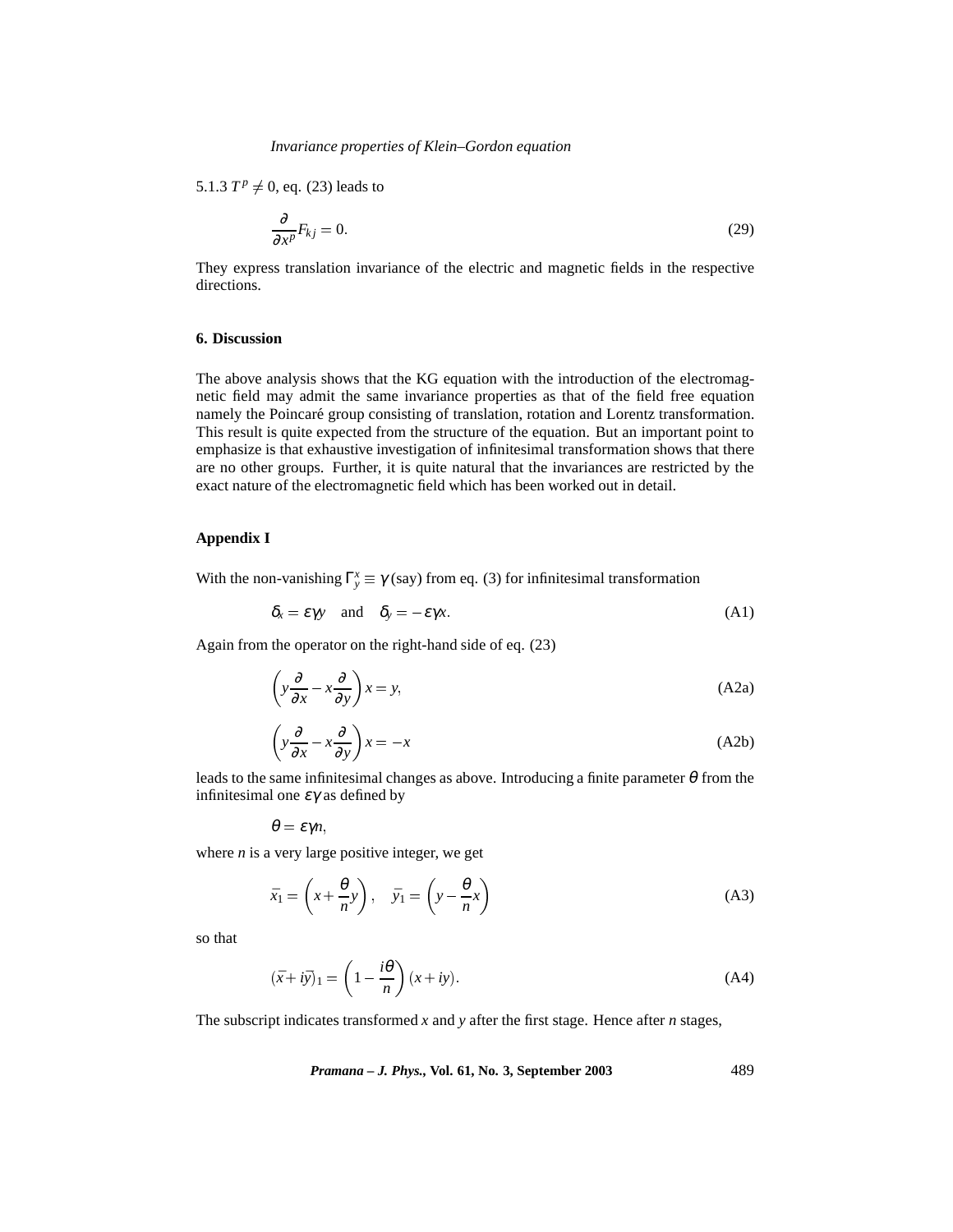$$
(\bar{x} + i\bar{y})_n = \left(1 - \frac{i\theta}{n}\right)^n (x + iy).
$$
 (A5)

The finite change is obtained as  $n \to \infty$ . Thus *i*θ

$$
\bar{x} + i\bar{y} = e^{-i\theta}(x + iy) \tag{A6}
$$

leading to

$$
\bar{x} = x\cos\theta + y\sin\theta, \n\bar{y} = -x\sin\theta + y\cos\theta
$$
\n(A7)

which is the expression for rotation about the *z*-axis.

# **Appendix II**

With the non-vanishing  $\Gamma_{\tau}^x = \gamma'$  (say) from eq. (3)

$$
\delta x = \varepsilon \gamma' \tau \quad \text{and} \quad \delta \tau = \varepsilon \gamma' x. \tag{A8}
$$

As before from the right-hand side of eq. (23),

$$
\left(\tau \frac{\partial}{\partial x} + x \frac{\partial}{\partial \tau}\right) x = \tau
$$
\n(A9a)

and

$$
\left(\tau \frac{\partial}{\partial x} + x \frac{\partial}{\partial \tau}\right) \tau = x \tag{A9b}
$$

leads to the same infinitesimal changes. Introducing a finite parameter  $\chi$  from the infinitesimal one  $\varepsilon \gamma'$  as defined by

$$
\chi=\varepsilon\gamma'm,
$$

where *m* is a large positive integer, one gets

$$
\bar{x}_1 = x + \frac{\chi}{m}\tau \quad \text{and} \quad \bar{\tau}_1 = \tau + \frac{\chi}{m}x. \tag{A10}
$$

Hence,

$$
(\bar{x} \pm \bar{\tau})_1 = \left(1 \pm \frac{\chi}{m}\right)(x \pm \tau) \tag{A11}
$$

so that for finite change

$$
\bar{x} \pm \bar{\tau} = \left(1 \pm \frac{\chi}{m}\right)^m (x \pm \tau)(m \to \infty) = e^{\pm \chi}(x \pm \tau).
$$
 (A12)

Thus